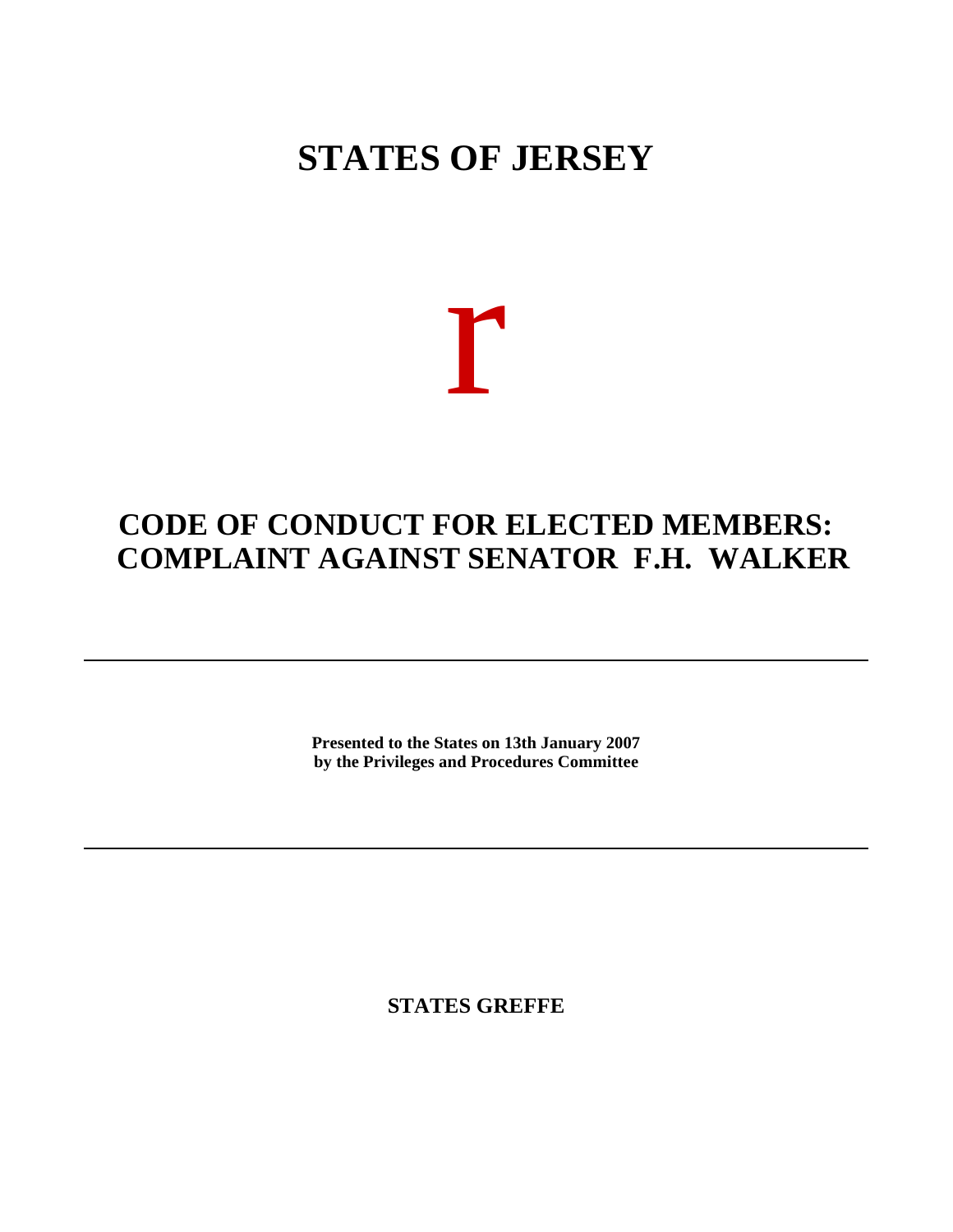#### **REPORT**

#### **Details of complaint**

On 6th December 2006 Deputy G.P. Southern submitted a complaint to the Privileges and Procedures Committee concerning a written answer given in the Assembly on 5th December 2006 by the Chief Minister, Senator F.H. Walker. The written question concerned a possible debate between Senator Walker and Mr. Richard Murphy of the Tax Justice Network and the relevant paragraphs of the answer that had given rise to the complaint were as follows –

 *"Mr. Murphy and his colleagues, who are an unelected, unrepresentative group, responsible only to themselves, are dedicated to shutting down Jersey's finance industry with no thought or care given to the consequences for our Health, Education and other social services, nor for the jobs of over 12,000 local people. A public debate would give them credibility they neither deserve nor can justify.*

 *I am surprised that Deputy Southern, as an elected member of this Assembly, charged with acting in the best interests of the people of Jersey, is prepared to act as an agent and mouthpiece for such an individual and such an organisation."*

Deputy Southern's complaint was in the following terms –

 *"I hereby submit in writing a complaint concerning a written answer (3132) from the Chief Minister. I believe that the last paragraph of the answer is unwarranted and unfairly impugns my integrity as a member of the States."*

Deputy Southern was asked to provide further clarification on the complaint and he did that on 12th December 2006 in the following terms –

 "*The Chief Minister impugns my integrity by implying that I am a mouthpiece for Richard Murphy and for the Tax Justice Network. By doing so, he does 2 things. First, he associates me with Tax Justice Network and Richard Murphy, who he calls an enemy of Jersey, therefore by association I am also an enemy of Jersey. Second, he implies that by being such a mouthpiece I am not upholding my duty as a member of the States of Jersey to act according to my conscience in the best interests of Jersey. It is incidental that I am not a member either of ATTAC or of the TJN, and never have been. The nature of the final paragraph of his answer is to attempt to bully me into silence, when all I had asked was how, or whether, he was going to keep his public promise to debate taxation issues with RM. I believe it is important that Ministers are not allowed to get away with such tactics in their treatment of backbenchers. I hope this clarifies my complaint."*

#### **Investigation into complaint**

The Privileges and Procedures Committee discussed the complaint on 13th December 2006 and decided to set up a panel in accordance with the provisions of Standing Order 157(2) to investigate it. The Chairman of PPC, the Connétable of St. Mary and the Deputy of St. Mary were appointed as members of the Panel.

The Panel met on 3 occasions. On 18th December 2006 the Panel gave initial consideration to the complaint, the Panel met again on 10th January 2007 to receive Senator Walker and hear his response to the complaint, and the Panel met Deputy Southern on 6th February 2007.

#### **Senator Walker's response to the complaint**

The Panel met Senator Walker on 10th January 2007. Although he had been reminded of his right, under Standing Order 157(9), to be accompanied by any person of his choice when addressing the panel, he was unaccompanied.

Senator Walker set out his response to the complaint in the following way.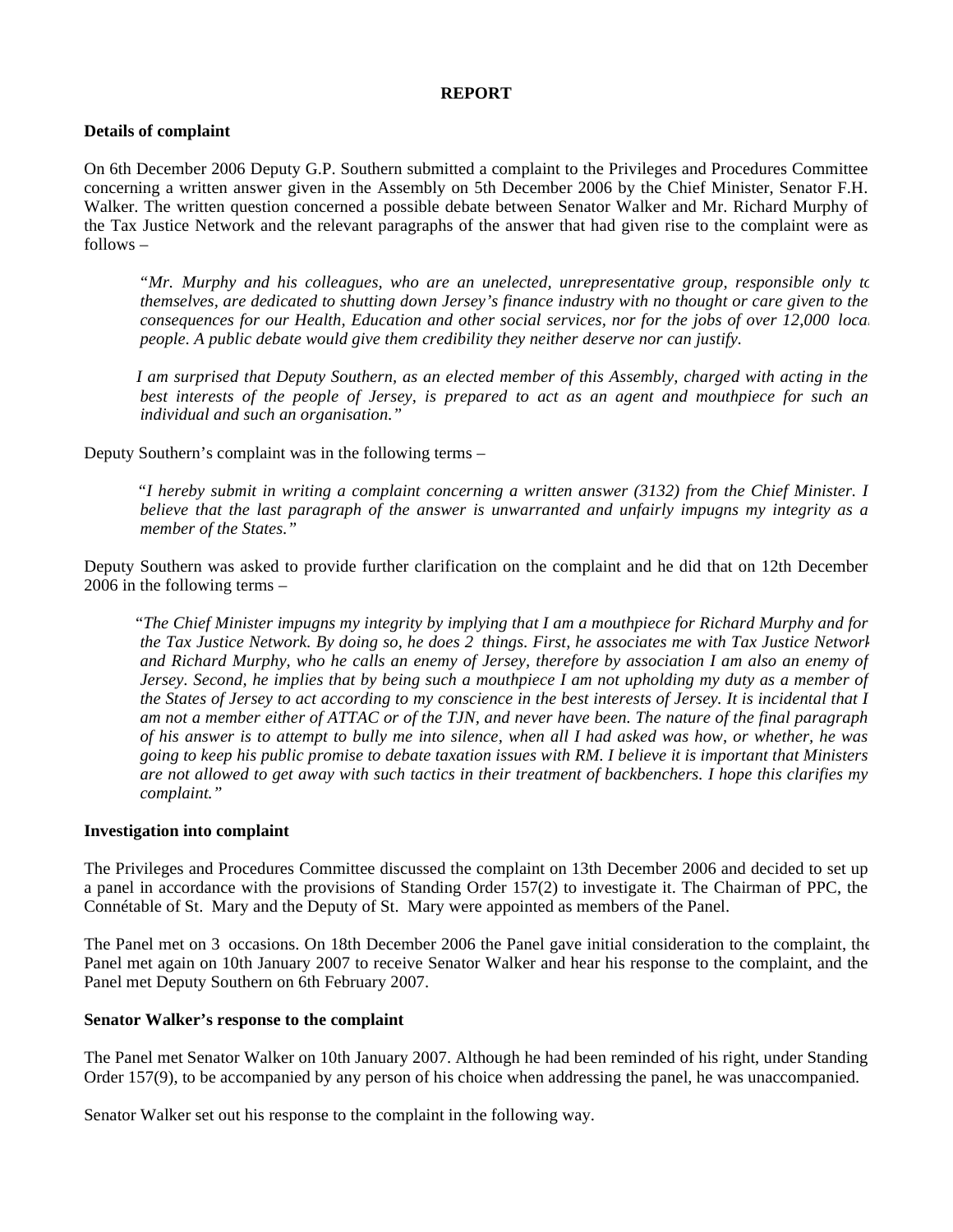Senator Walker advised the Panel that he had genuinely believed that what he had said in his answer was accurate. Senator Walker explained that there was abundant evidence that the Tax Justice Network (TJN), the Association for Accountancy and Business Affairs (AABA) and the Association for the Taxation of financial Transactions for the Benefit of Citizens (Attac) had attacked Jersey's finance industry and its position internationally. Senator Walker quoted from a letter to the Jersey Evening Post dated 13th December 2006 from Mr. John Christensen which stated in part that *"By supporting the tax avoidance industry in the way he [Senator Walker] and his colleagues have for many decades, he has contributed to the enrichment of a few and the impoverishment of millions. Tax havens are an international disgrace, and the use of Jersey for this has been shameful and despicable."* Senator Walker advised that Mr. Richard Murphy had accused Jersey's position as being damaging stating in a document on <www.isthisjersey.com> that *"Jersey was seen as a pariah on the world stage"* and Professor Prem Sikka (AABA) had also been critical of Jersey's position.

Senator Walker informed the panel that on 24th October 2006 Deputy S. Pitman had asked a question of himself regarding the content of the speech given by the Bailiff to the Liechtenstein Dialogue on the future of financial markets and during supplementary questions and answers the words used by Deputy Southern had appeared to him to be a direct quote from the TJN. Senator Walker read the transcript of the concluding supplementary question asked by the Deputy from the Official Report ('Hansard') as follows –

#### *"Deputy G.P. Southern:*

 *Will the Chief Minister concede that some of the reservations expressed by the likes of Spain, Italy, Germany and places further afield over tax competition is due to the fact that taxation which is paid in places like Jersey is not being paid in those countries and going towards their basic services?*

#### *Senator F.H. Walker:*

 *I am sorry. I think I must have missed the point of that question. Could I ask the Deputy to repeat it?*

#### *Deputy G.P. Southern:*

 *Tax competition is presented in order to increase the taxation paid in the competitor country against that which they are competing with. An increase in taxation paid here results in a reduction in taxation paid in whatever country, which goes in that country towards the payment for basic public services, and that is the case for the reservations about tax competition, surely.*

#### *Senator F.H. Walker:*

 *That is pure quotation from the Tax Justice Network; absolute literal translation from the Tax Justice Network who, we know, their main ambition is to put Jersey out of business as an international finance centre. It does the Deputy no credit whatsoever merely to spout their nonsense."*

Senator Walker advised the Panel that Deputy Southern had made no attempt to condemn the reply he had given and for that reason he had concluded that the question on 5th December 2006 was in support of the TJN. He felt that it was too much of a coincidence that Deputy Southern used words in his supplementary question that appeared to be almost identical to words used by the three organisations that were severely critical of Jersey. Senator Walker also stated he had subsequently found further evidence of what he considered was an indication of a close relationship between Deputy Southern and Professor Prem Sikka in an article by the latter on the website <www.isthisjersey.com>where Professor Sikka referred to 'Walker' and 'Horsfall' but 'Geoff' when referring to Deputy Southern. The relevant extract quoted by Senator Walker from the article, published after the tabling of the written answer on 5th December 2006, read as follows –

 *"Yes Walker is trying to dig himself out of a hole. First he wants to be seen to be reasonable and competent and thus accepts the challenge to meet Richard. Then his advisers probably warned him that he lacks adequate grasp of the issues and also that questions from the audience might expose him. So he backtracks and attacks Geoff."*

Senator Walker advised the Panel that it was well known that he cared passionately about Jersey's reputation and that he worked hard to protect and enhance that reputation. He admitted that some people felt he went too far in this respect on occasions but, in his view, this was simply because he felt so strongly about the issue. He further advised that despite what Deputy Southern had alleged in his clarification of the complaint on 12th December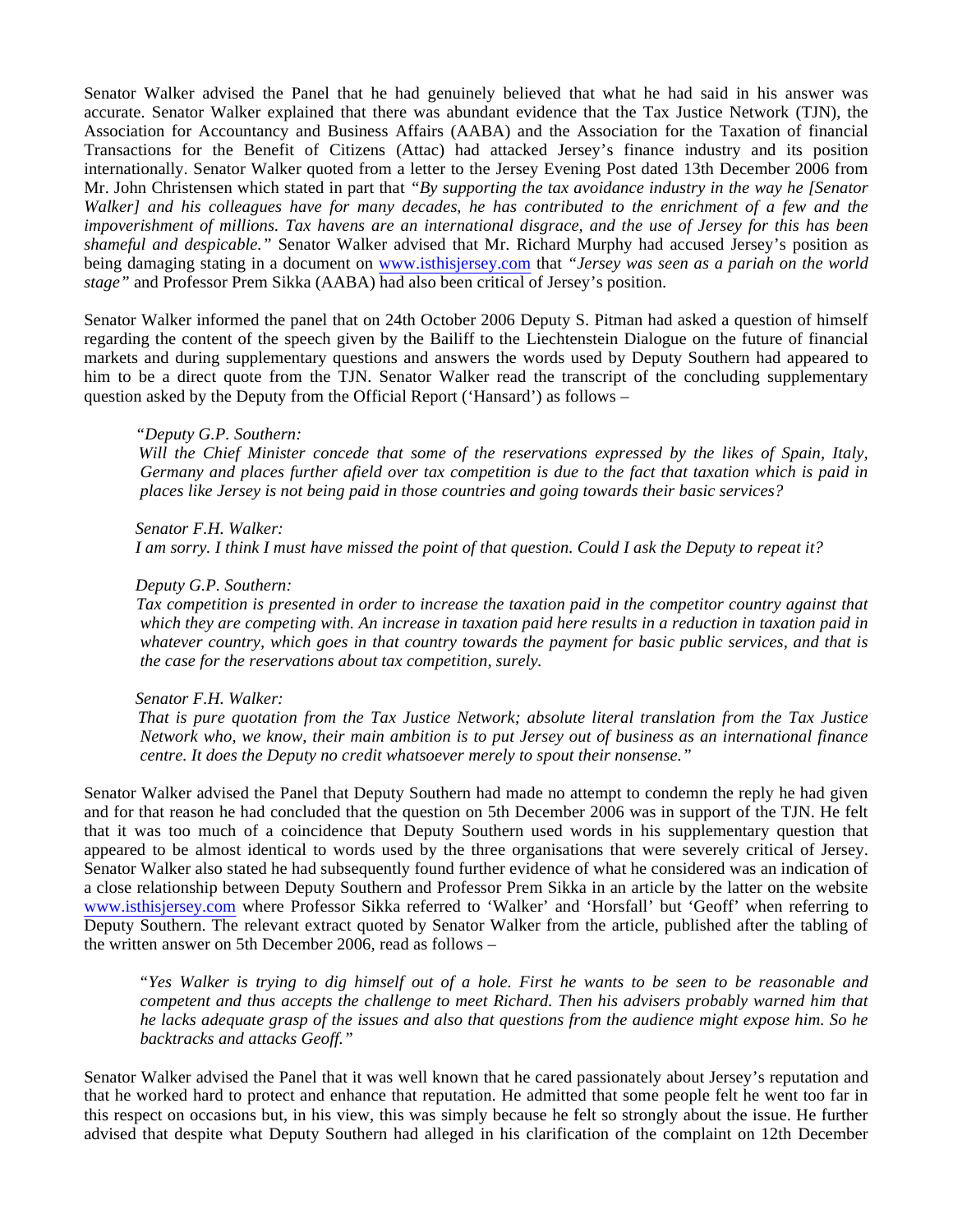2006 he had never stated that Deputy Southern was an enemy of Jersey or a member of the TJN. He had simply concluded, at the time he had prepared the written answer, that following the comments made by Deputy Southern on 24th October 2006 he was justified to accuse the Deputy of acting as a mouthpiece for the TJN by seeking information about the date of a possible public debate with Mr. Richard Murphy of the TJN.

Senator Walker acknowledged to the Panel that the evidence he had of a connection between Deputy Southern and the TJN was circumstantial rather than based on definite factual evidence. He explained that with the benefit of hindsight he recognised that he should have answered in factual terms and not added the additional paragraphs attacking the TJN and making comments about Deputy Southern's position. Senator Walker advised that the answer had been written under extreme time pressure on Monday 4th December 2006 and he concluded that he would be prepared to withdraw his comment.

#### **Meeting with Deputy Southern**

The Panel met Deputy Southern on 6th February 2007. Before the meeting Deputy Southern had been provided with a summary of Senator Walker's submission to the Panel.

Deputy Southern explained that he was concerned that the comments in the written answer were part of a trend adopted by the Chief Minister to 'wave the patriotic flag' and claim that anyone who criticised Jersey was unpatriotic. He was also concerned that the words had been inserted in a written answer deliberately and not inadvertently as might have been the case in an oral answer.

Deputy Southern supplied the Panel with extracts from the Eircom website on the position of Microsoft in Ireland, and comments from Mr. Jeffrey Owens, Head of the Centre for Tax Policy and Administration at the OECD showing that views on the problems caused by tax competition were available from a wide variety of sources and not just the TJN.

Deputy Southern noted that the Chief Minister was willing to withdraw the words and stated that, although he would have preferred an actual apology, he believed that a withdrawal was acceptable.

#### **The Committee's findings**

The Panel reported its findings to the Privileges and Procedures Committee on 7th February 2007 in accordance with the provisions of Standing Order 158.

Having considered the findings of the Panel the Committee accepted that Senator Walker based his remarks on what he genuinely believed to be adequate circumstantial evidence to associate Deputy Southern's views with those of Mr. Murphy and the TJN. The Committee nevertheless noted that, as pointed out by Deputy Southern, views on tax competition are available from a wide variety of sources.

The Committee believes that there is no evidence to substantiate Deputy Southern's assertion that Senator Walker remarks implied that he was 'an enemy of Jersey'. Furthermore the Committee believed that the remarks did not go far beyond the normal bounds of acceptable political exchanges and accepted that many accusations levelled against the Chief Minister and Ministers by other members during States meetings are in a similar vein. The Committee did not therefore find evidence that Deputy Southern was being 'bullied into silence' as he had claimed.

The Committee was nevertheless concerned that the words used by Senator Walker in his answer were an unnecessary addition to a written answer where, unlike in an exchange in oral questioning, there was no right of reply for Deputy Southern. Senator Walker was only able to give the investigating Panel circumstantial evidence of any connection between Deputy Southern and the TJN and, as a result, the Committee agreed that it was incorrect of him to associate the Deputy with an organisation that is so critical of Jersey in the way that he did. The Committee decided that the words should have been omitted from the written answer and Senator Walker should have restricted his answer to a simple factual answer about whether or not he would be holding a debate with Mr. Murphy.